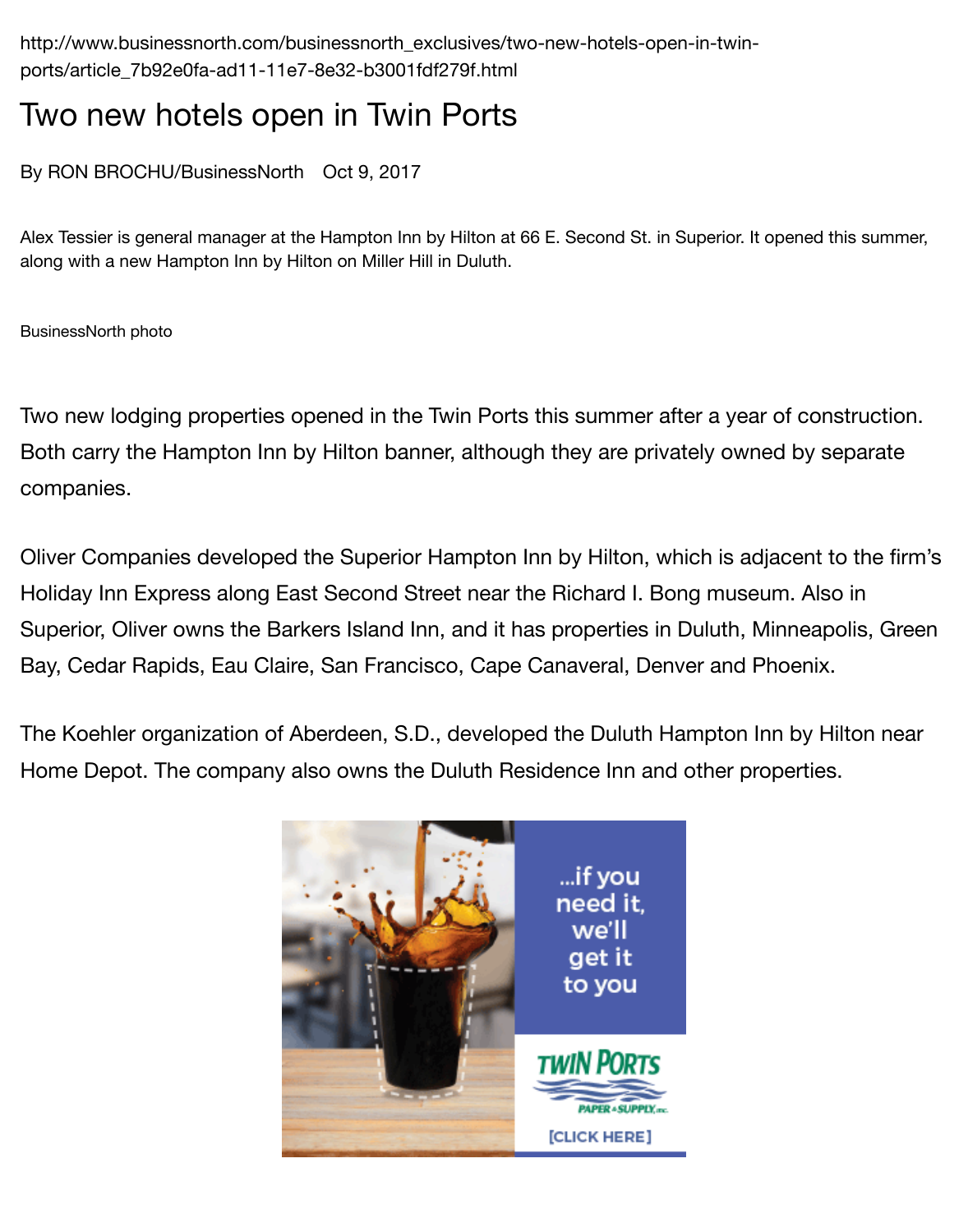As an affiliate of Hilton Hotels, Hampton Inn by Hilton participates in the Hilton Honors rewards system, which has proven to be an asset at both the new sites. About 65 percent of weekday Superior Hampton guests are Hilton Honors members, said General Manager Alex Tessier.

"We're very corporate-driven during weekdays," he said, and many corporate travelers participate in the rewards program. Like most hotels, both are driven by tourists and other leisure travelers on the weekends.

The Superior hotel has 83 rooms and offers a breakfast buffet and swimming pool. The Duluth hotel, which opened Aug. 8, is slightly larger with 91 rooms. It also has one meeting room, said General Manager Mike Stanton, along with a hot tub, swimming pool, full-size gym and a patio area with a fire pit and BBQ.

Although Canal Park and Downtown Duluth are recognized as popular lodging spots, Tessier and Stanton said they benefit from being away from those areas. A key selling point, Tessier noted, is the lower room rate he can charge in Superior.

"Some business customers have told me their companies won't pay as much as they charge in Canal Park," he said, adding "One thing many people don't realize is that's we're only five minutes away from Canal Park."

"Being on top of the hill away from the downtown area allows us a quieter scene," Stanton said, and being half way between downtown and Duluth International Airport makes it convenient for business travelers.

It has been a busy year for hotel development in the Twin Ports. Pier B also entered the market, as did a new Holiday Inn and Suites in Hermantown, and more are planned. Joel Johnson is developing a Marriott on Minnesota Point, Hall Equities is reviewing Downtown Duluth property for a potential investment and Better City Superior seeks to identify a developer who will build a downtown hotel. The rapid growth has prompted some to question if the market is strong enough to support them all.

Stanton believes the market is reaching saturation but it's not there quite yet.